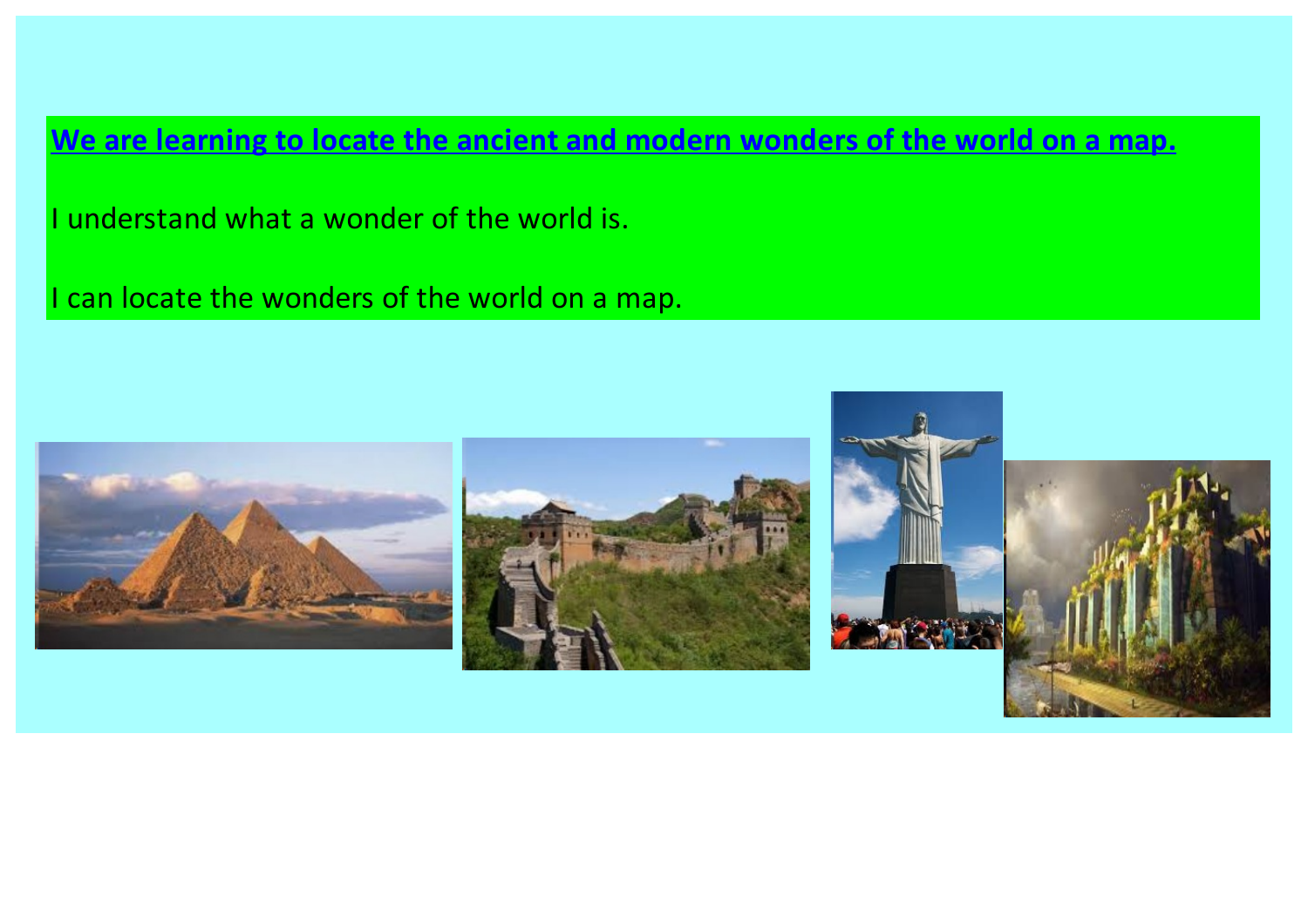#### What is a'Wonder' of the World?

Throughout history, people have tried to categorised the most spectacular man-made structures and natural wonders.

The first list was the Seven Wonders of the Ancient World, which was compiled in Ancient Greece (up to AD 600). This detailed the ancient wonders around the Mediterannean.

In 2007, a new Seven Wonders of the Modern World was created and in 2011, a list of the Natural Wonders was created. These were voted by members of the public but are still debated today.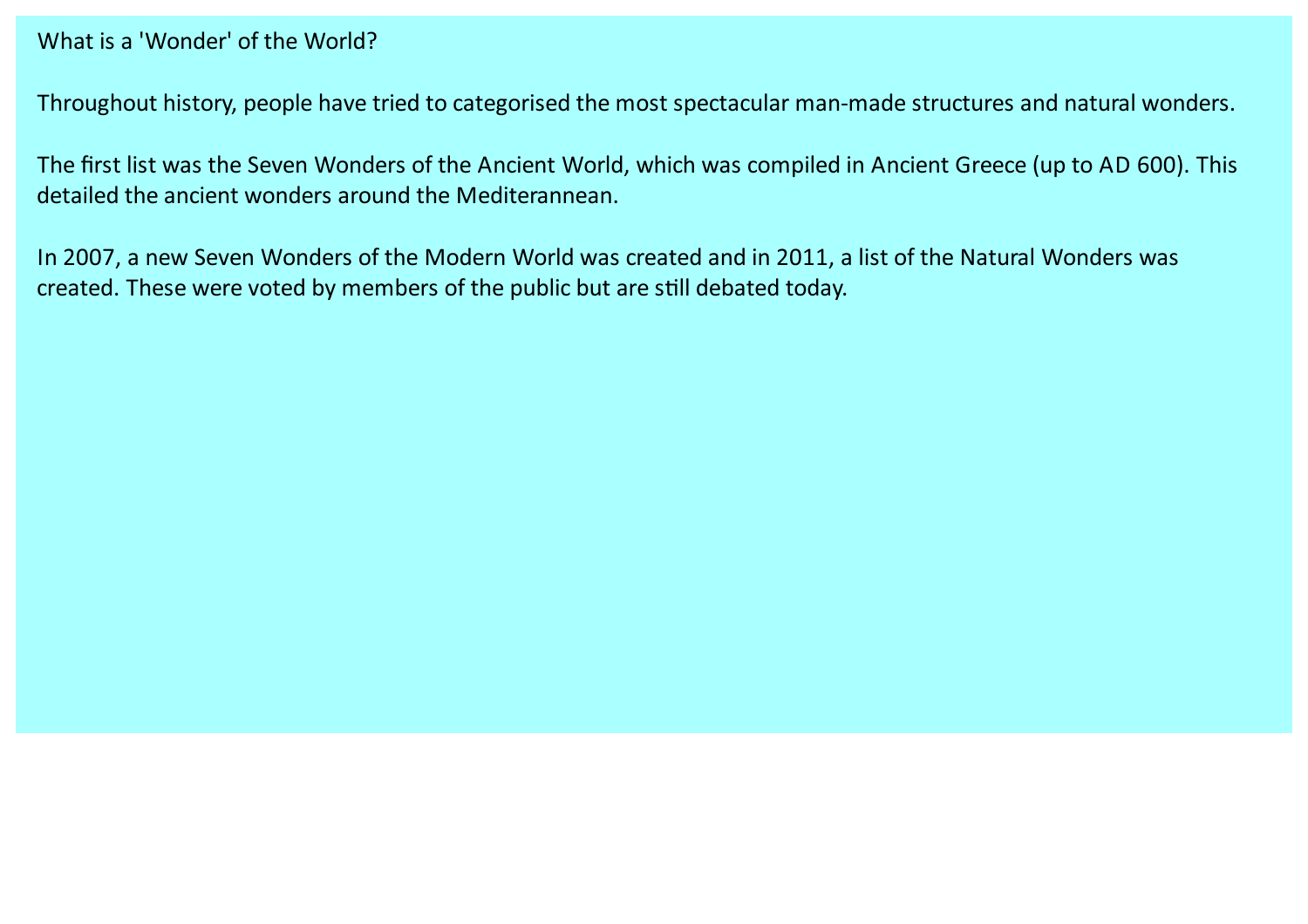# How can we locate the some of the modern wonders?

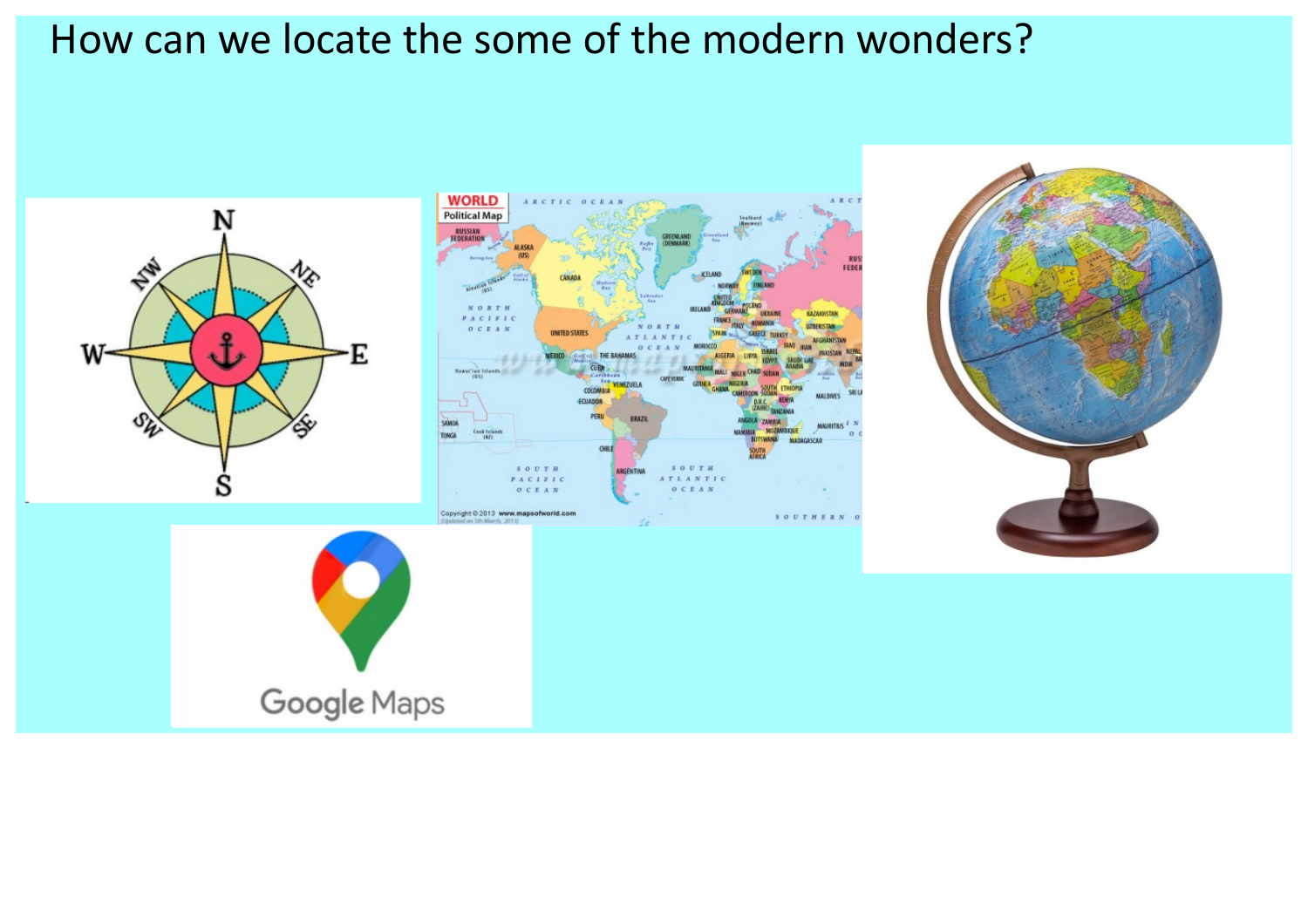

### Christ the Redeemer

- Constructed between 1922 and 1931.
- 30 metres talland 28 metres wide across outstretched arms.
- Symbol of peace.



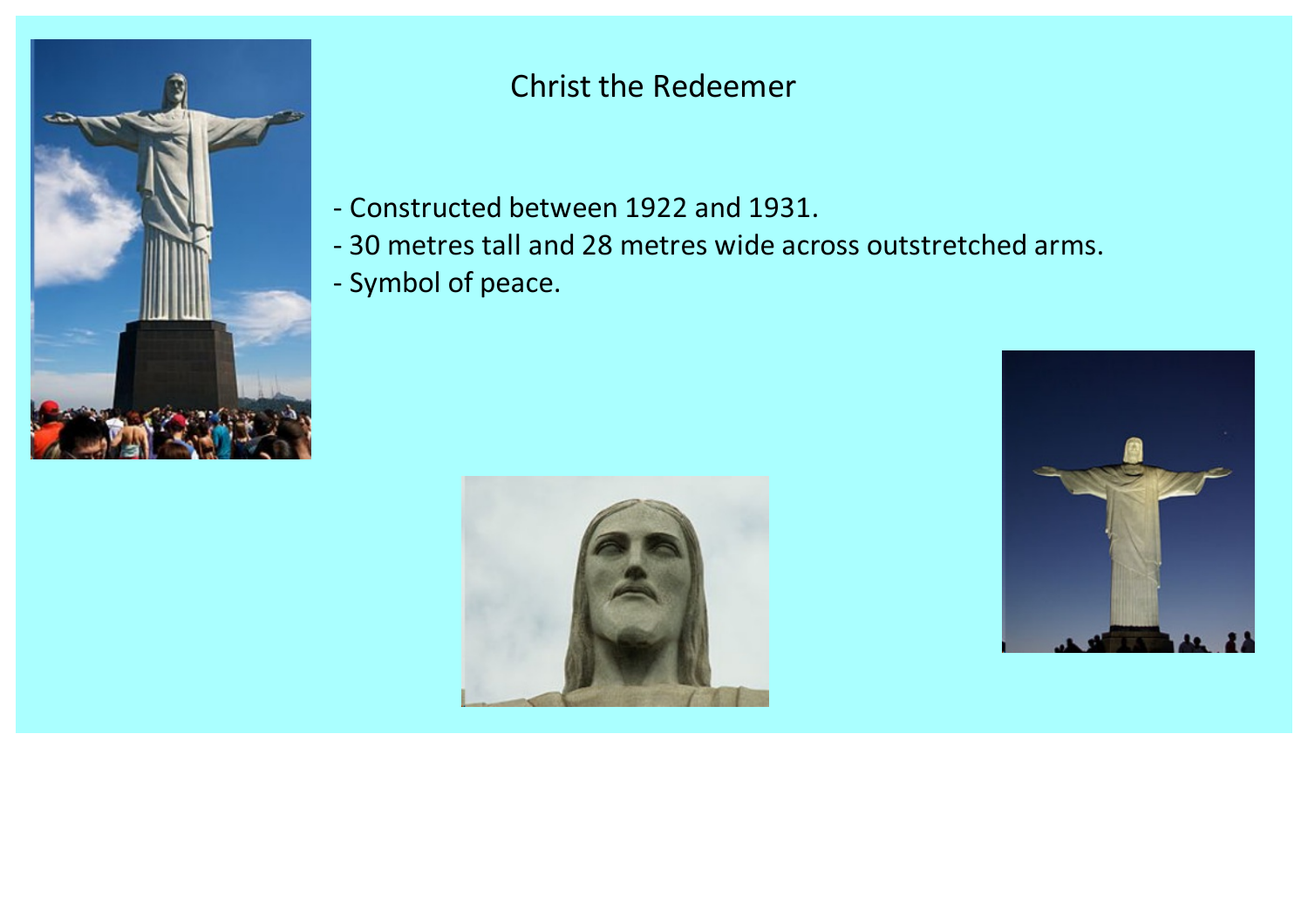# Where is it?

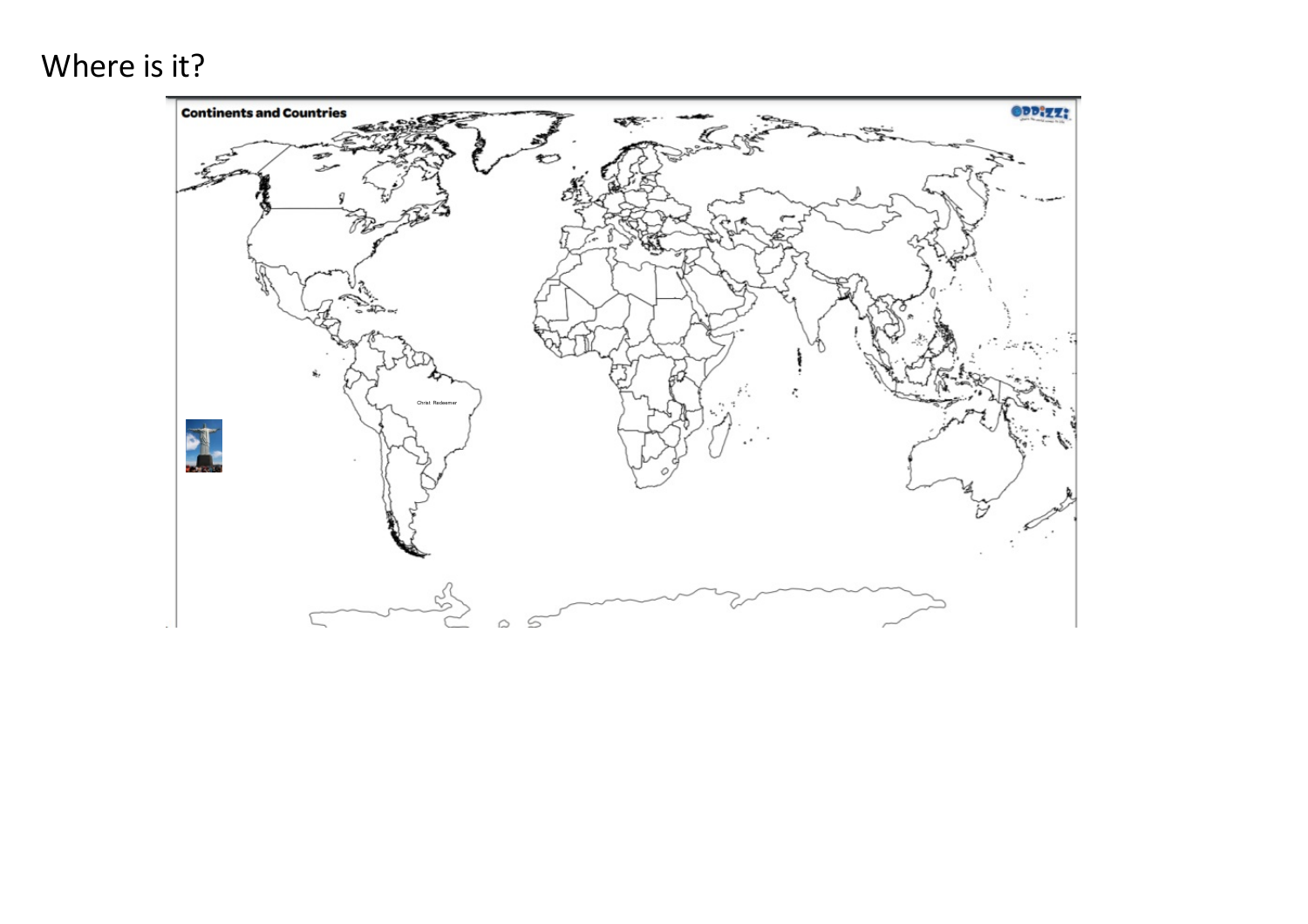We know it is in the South American continent. Where is that?

We also know that it is in a country called Brazil. Where is that?



Finally, we know it is in a city called Rio de Janeiro. Where is that?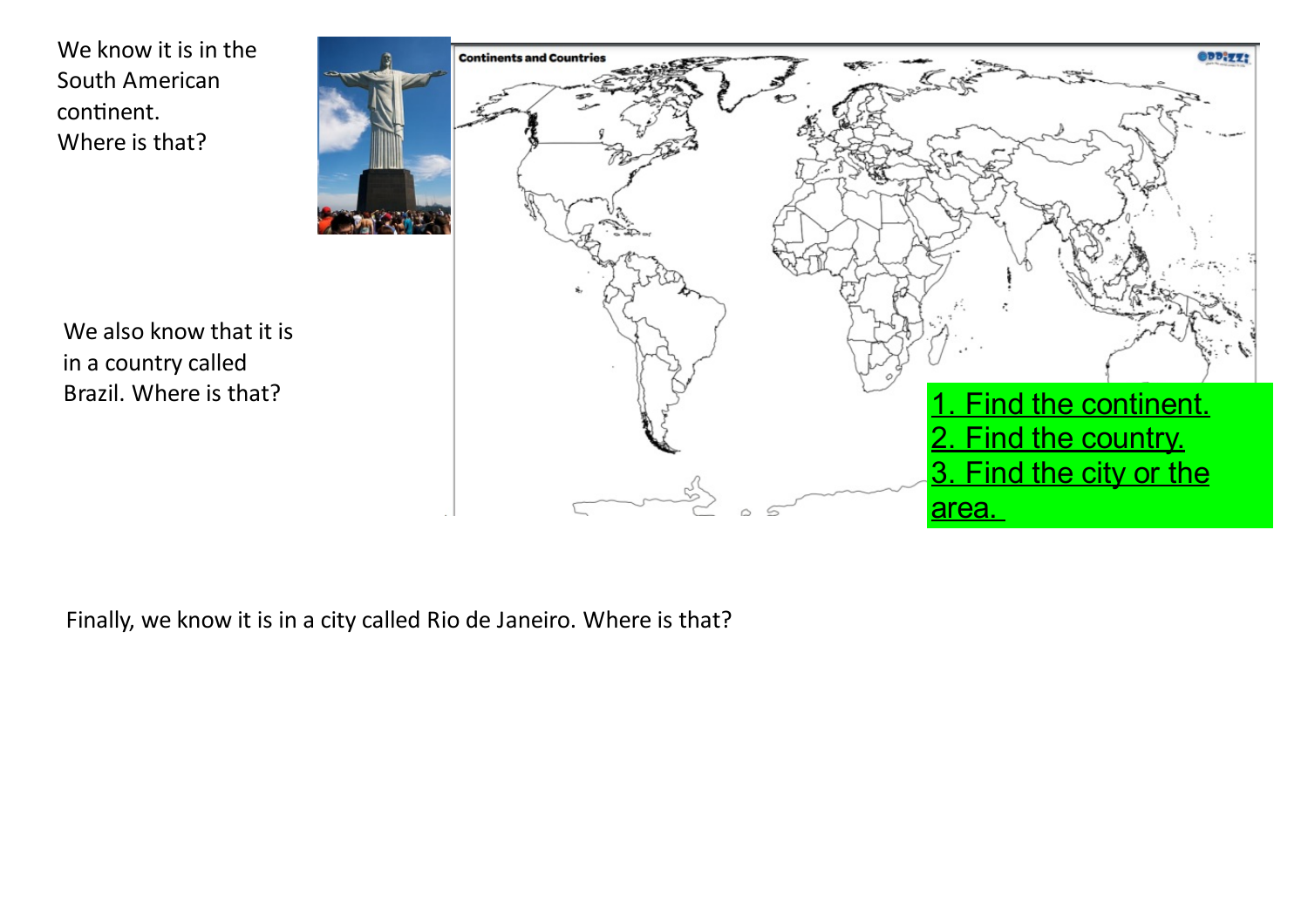## Let's try that with another one - The Collosseum